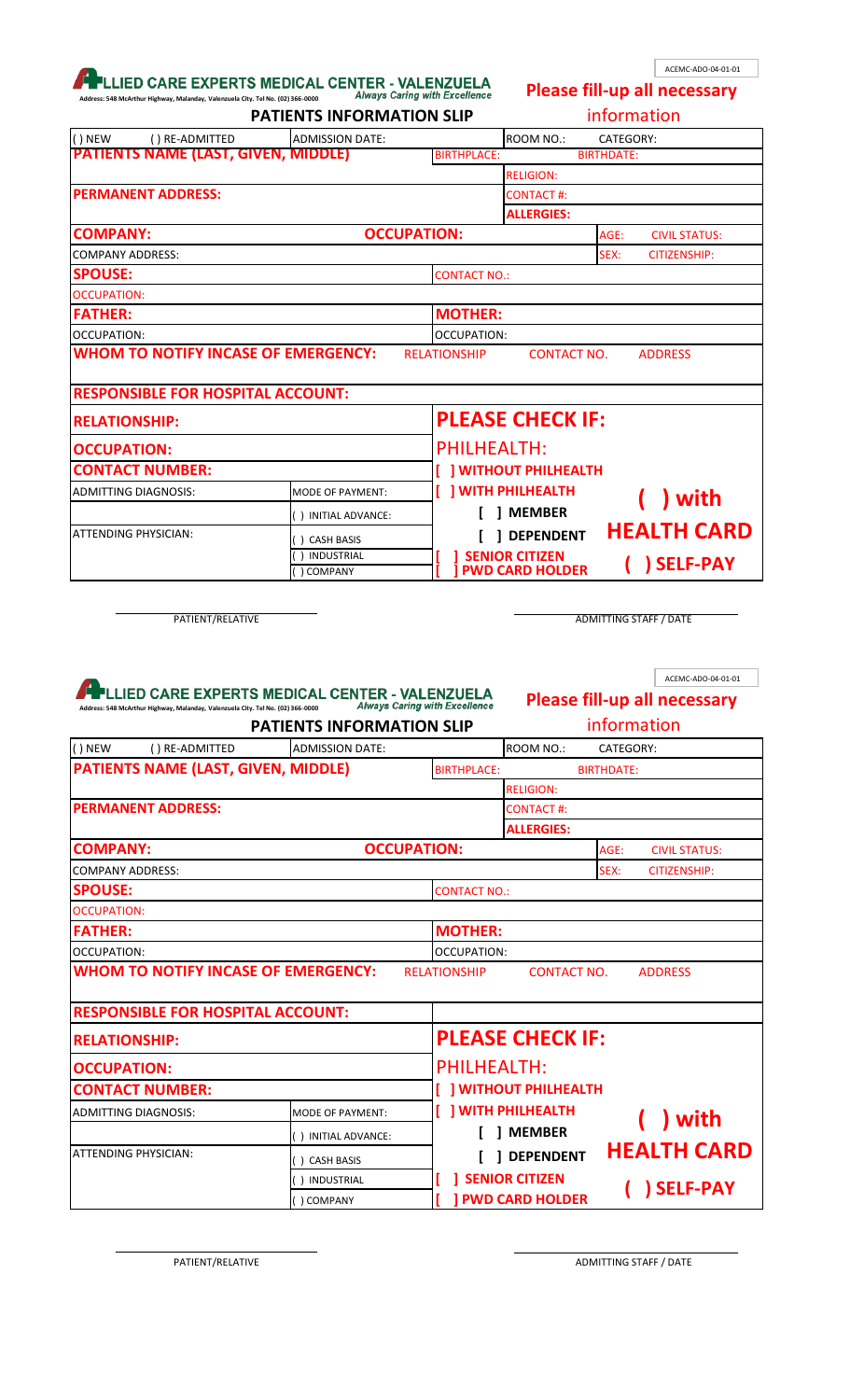**ADMISSION SI** 

| HOSPITAL NO.                               |               | <b>ADMISSION D</b> |
|--------------------------------------------|---------------|--------------------|
| () NEW () RE-ADMITTED                      |               | <b>ADMISSION T</b> |
| <b>CLASSIFICATION:</b>                     |               | SERVICE:           |
| PATIENTS NAME (LAST, FIRST, MIDDLE)        |               |                    |
| PERMANENT ADDRESS:                         |               |                    |
| <b>CONTACT NO:</b>                         | CIVIL STATUS: |                    |
|                                            | CITIZENSHIP:  |                    |
| COMPANY:                                   |               |                    |
| ADDRESS:                                   |               |                    |
| SPOUSE:                                    |               |                    |
| OCCUPATION:                                |               |                    |
| <b>FATHER:</b>                             |               |                    |
| <b>OCCUPATION:</b>                         |               |                    |
| WHOM TO NOTIFY INCASE OF EMERGENCY:        |               | REL                |
| RESPONSIBLE OF HOSPITAL ACCOUNT RELATIONSH |               |                    |